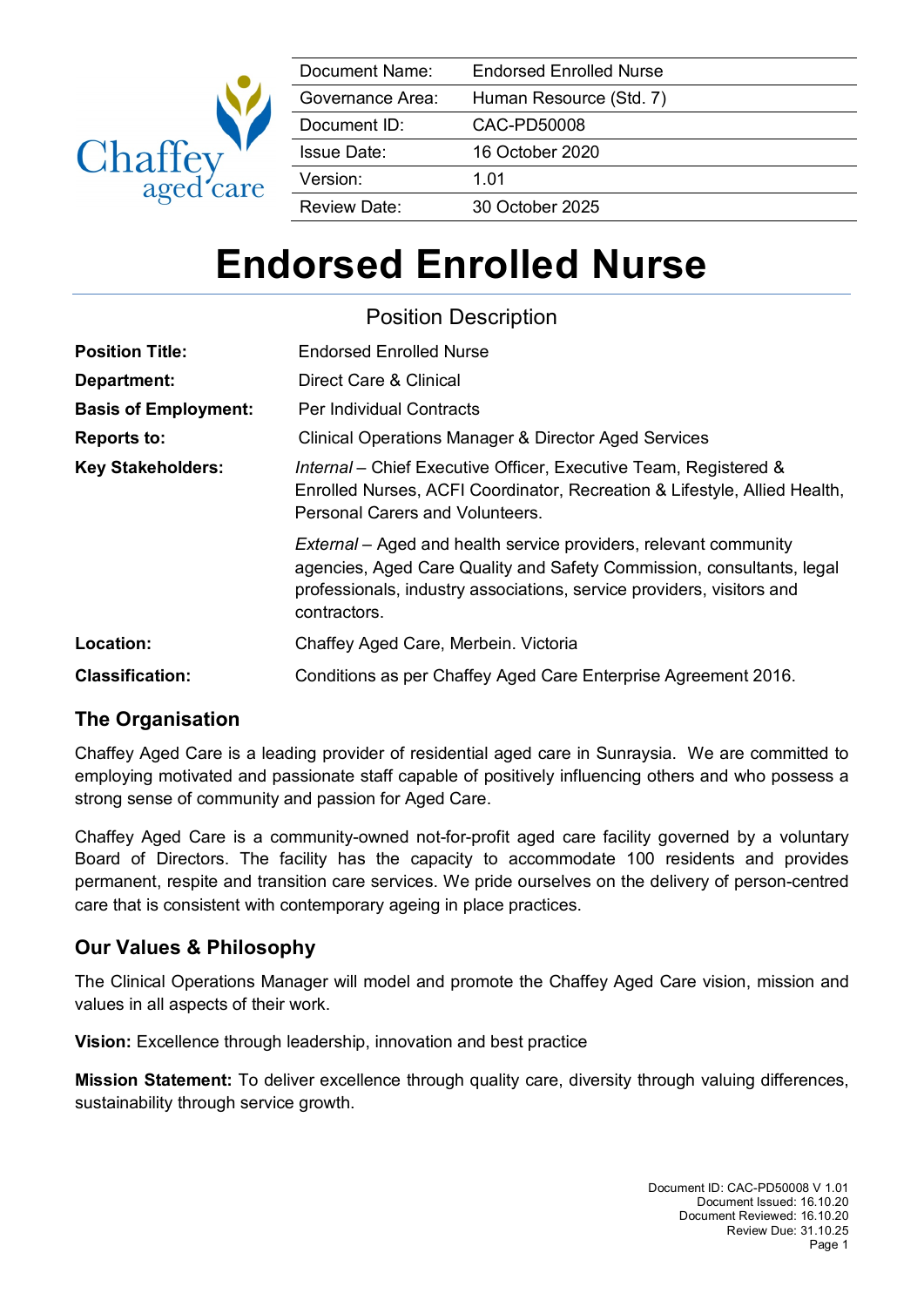#### *Values:*

**Respect** We demonstrate care, compassion and consideration in our interactions with residents, family, staff and the wider community

**Compassion** We act with sensitivity, empathy and consideration for others in every interaction with residents, families and the wider community

**Dignity** We recognise and embrace the diversity and value of each individual

**Integrity** We demonstrate honesty, credibility and ethics in all that we do, treating each individual fairly and exercising responsibility in decision making

**Accountability** Understands roles, uses resources wisely, delivers on time, timely decision making, achieves stretch goals, takes responsibility for the performance

**Excellence** Supports creativity & innovation, proactive & solution-focused, seeks out opportunities, embraces quality improvement, professionalism

#### **Position Purpose**

The Endorsed Enrolled Nurse (EEN), works as a Team Leader, overseeing the health outcomes of care recipients under the direction of the Registered Nurse, Clinical Operations Manager and Director Aged Services; The Endorsed Enrolled Nurse is expected to work in accordance with the philosophy and objectives of the facility to provide a service to our Care Recipients that meets their personal care and social requirements. Our Nursing teams will demonstrate excellent time management, energy and a passion for consumer-directed care and the ability to implement appropriate clinical responses.

## **Key Responsibilities**

#### **1. Promote the Mission, Vision and Values of the Organisation**

- 1.1. Work within the stated vision, mission, values and strategic objectives of Chaffey Aged Care.
- 1.2. Work within, policies and protocols that reflect the vision, mission, values and strategic objectives Chaffey Aged Care and comply with the legislative requirements of relevant funding and governing bodies at all government levels.
- 1.3. Contribute to the day to day leadership of the organisation in a manner that provides for all stakeholders to exercise their rights.
- 1.4. Foster a culture within the organisation of teamwork, continuous quality improvement and innovation.
- 1.5. Utilise Chaffey Aged Care's quality system to contribute to all areas of service delivery and stakeholder satisfaction in order to continuously improve service delivery.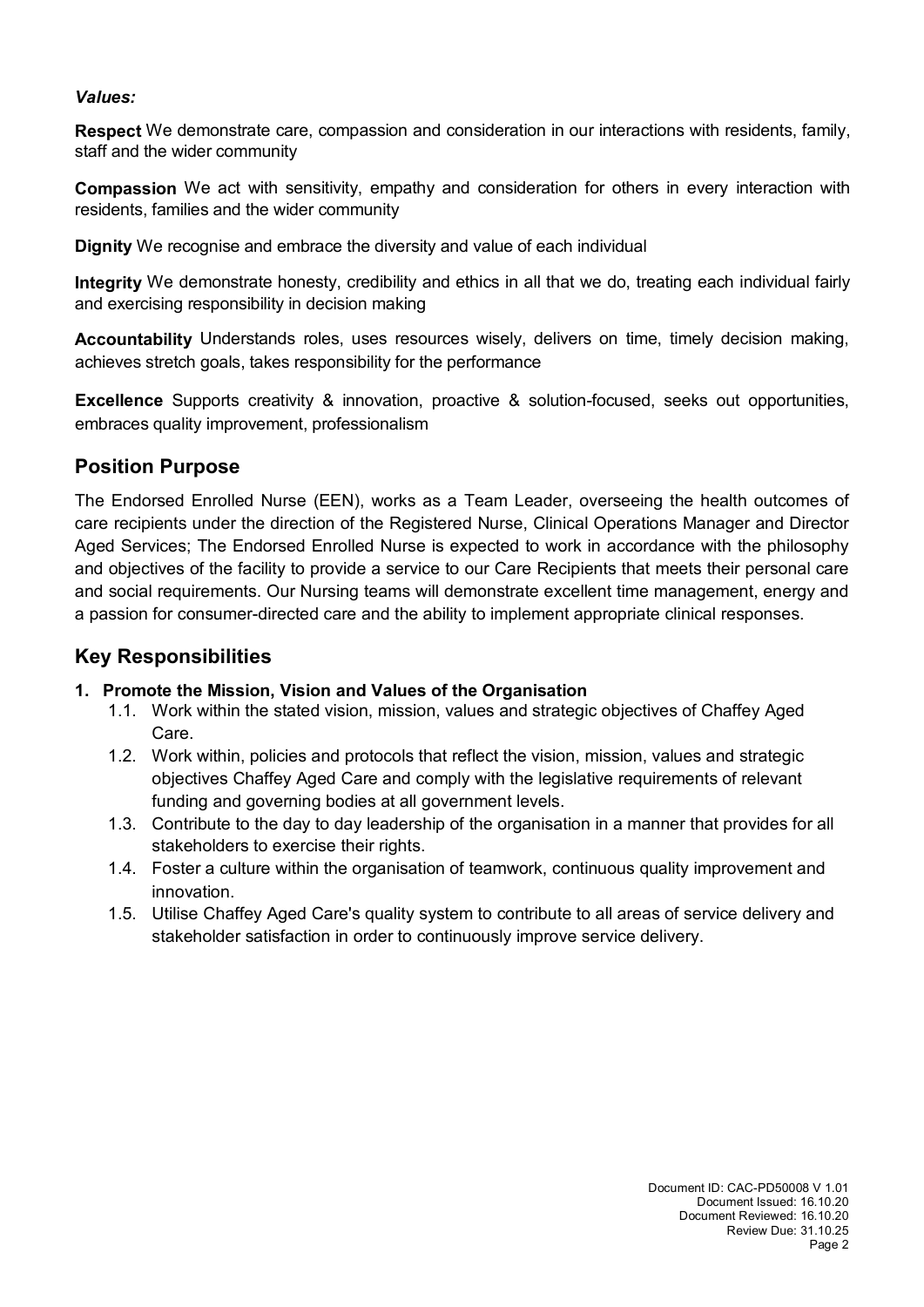#### **2. Clinical Care**

- 2.1. Contribute to the optimisation of ACFI and other clinical income streams, by ensuring that appropriate documentation is completed following policy and procedures.
- 2.2. Contributes to professional care practice such as; assessments, exceptional reporting and care plan evaluation.
- 2.3. Plans, organises and implements nursing care as allocated and/or delegated by the Registered Nurse in Charge in accordance with individual resident care plans.
- 2.4. Contributes to the delivery of consumer-directed care.
- 2.5. Assists and supports Personal Care Assistants to complete allocated tasks on a shift by shift basis
- 2.6. As delegated and / or supervised by a Registered Nurse, administers medication (all schedules) by topical and enteral routes only; and injection (if qualified) on the written instruction of a medical practitioner, dentist, nurse practitioner or optometrist.
- 2.7. Liaise with care recipients, families and representative regarding care/clinical issues.
- 2.8. Participate in ongoing review, development and implementation of action plans and strategies.
- 2.9. Report any complaints from residents and family members to the RN (Registered Nurse) or Director of Aged Services (DAS).
- 2.10. Report any deterioration/change in a Resident's condition to the RN (Registered Nurse).
- 2.11. Assist and/or encourage Care Recipients with:
	- All aspects of personal hygiene and preparedness with the commence and conclusion of daily routines;
	- Mobility requirements, including to get in and out of bed, with ambulating or transporting in wheelchairs;
	- Toileting and all aspects of associated hygiene;
	- Dressing/undressing, finding clothes from wardrobe etc, assisting with callipers, special shoes, prostheses, hearing aids, contact lenses, etc;
	- Meals such as preparing breakfast, cutting up food and buttering bread, maintenance of any special diet for medical, religious or ethnic reasons;
	- Dementia support e.g. company, reassurance, gentle, quiet handling with validation and diversion techniques;
	- Emotional support;
	- Support Care Recipients to maintain their environment, including cleaning activities.

#### **3. Infection Control Management**

- 3.1. Maintain an environment that precludes the spread of infection from Care Recipient to Staff, from Staff to Care Recipient, and from Care Recipient to Care Recipient.
- 3.2. The consistent use of blood and body substance precautions, with additional precautions introduced when required, must form the basis of all Care Recipient interactions and care.
- 3.3. Protective apparel supplied by the organisation must be used to minimise exposure to infectious agents.

#### **4. Human Resource Management**

- 4.1. Observe the Chaffey Aged Care Organisational Chart and communication pathways reflected within the organisational chart, related policies and procedures.
- 4.2. Coordinate staffing according to Chaffey Aged Care Human Resource policies and procedures at all times and within approved staffing compliments.
- 4.3. Foster an environment in which employees are willing and able to work towards Chaffey Aged Care's established objectives.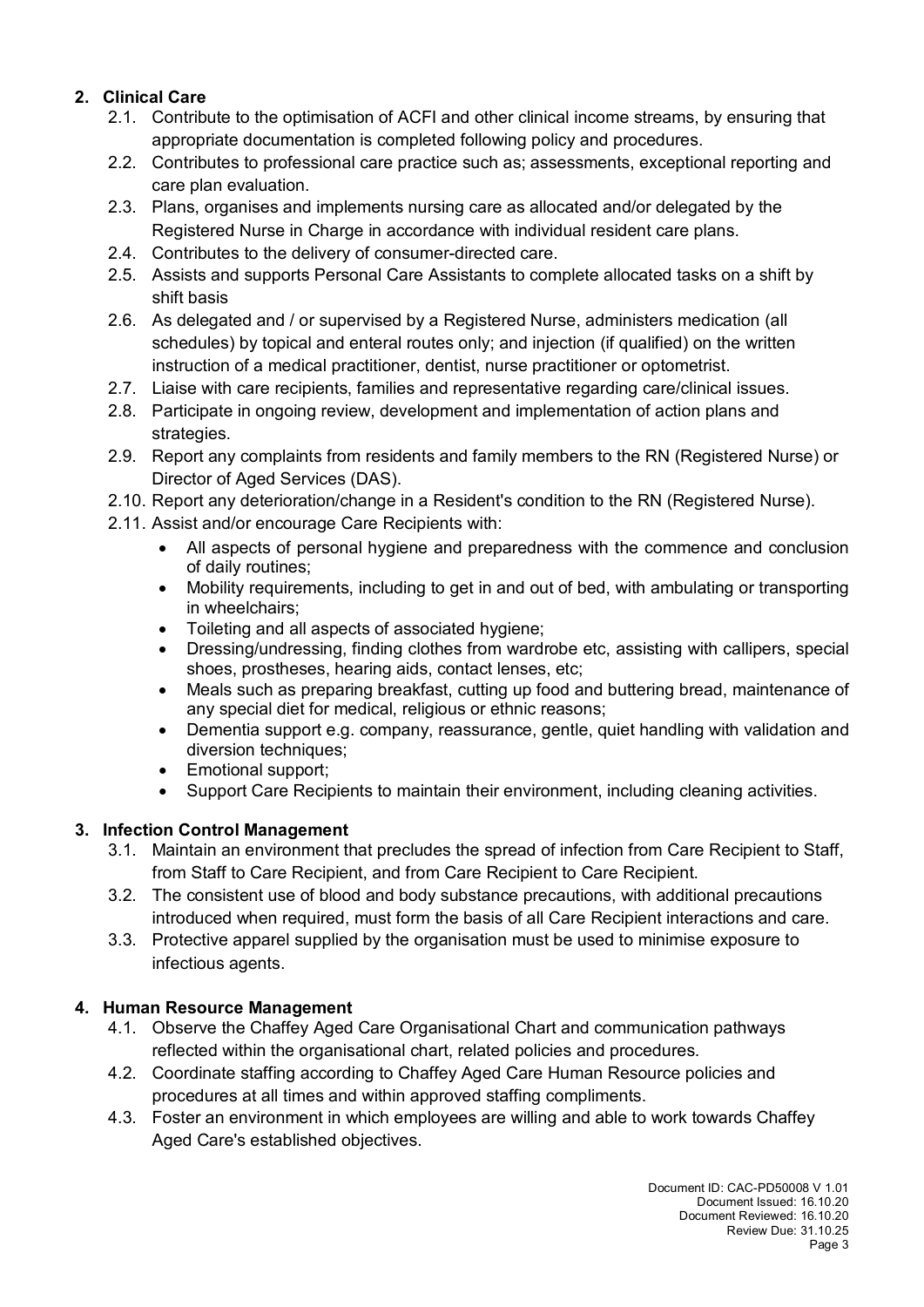- 4.4. Foster and maintain effective communication processes which facilitate information flow throughout the organisation and with external stakeholders.
- 4.5. Provide leadership and lead by example with direct reports (PCA Workgroup) to ensure appropriate care is delivered and experience of the care recipient is optimised.

### **5. Regulatory Compliance**

- 5.1. Be aware of State, Commonwealth and other legislative requirements and contribute to the systems and processes to achieve and demonstrate compliance.
- 5.2. Adhere to all related policies and procedures.
- 5.3. Reports all allegations or suspected resident assaults and incidents of elder abuse to the Director Aged Services.
- 5.4. Maintain privacy and dignity to victims and perpetrators of assault, alleged assault or incidents

## **6. Quality Management Systems and Continuous Improvement**

- 6.1. Ensure personal, organisational, and staff compliance with the Aged Care Act 1997 and Aged Care Quality Standards at all times.
- 6.2. Actively participate in continuous improvement activities, including ACQSC site contacts, unannounced site audits and support contact visits and contacts.
- 6.3. Contribute to the outcomes associated with self-assessments, quality programs, schedules, action plans and activities.
- 6.4. Participate in internal meetings as directed, actioning matters assigned to the individual within the designated timeframes.

## **7. Professional Development and Training**

- 7.1. Ensure own clinical skills, leadership management and aged care knowledge remain contemporary by attending seminars, education, in-services and reading industry journals.
- 7.2. Maintain a contemporary knowledge of Chaffey Aged Care policies and procedures.

## **8. Other**

8.1. Participate in other duties as directed within the intended scope of the role.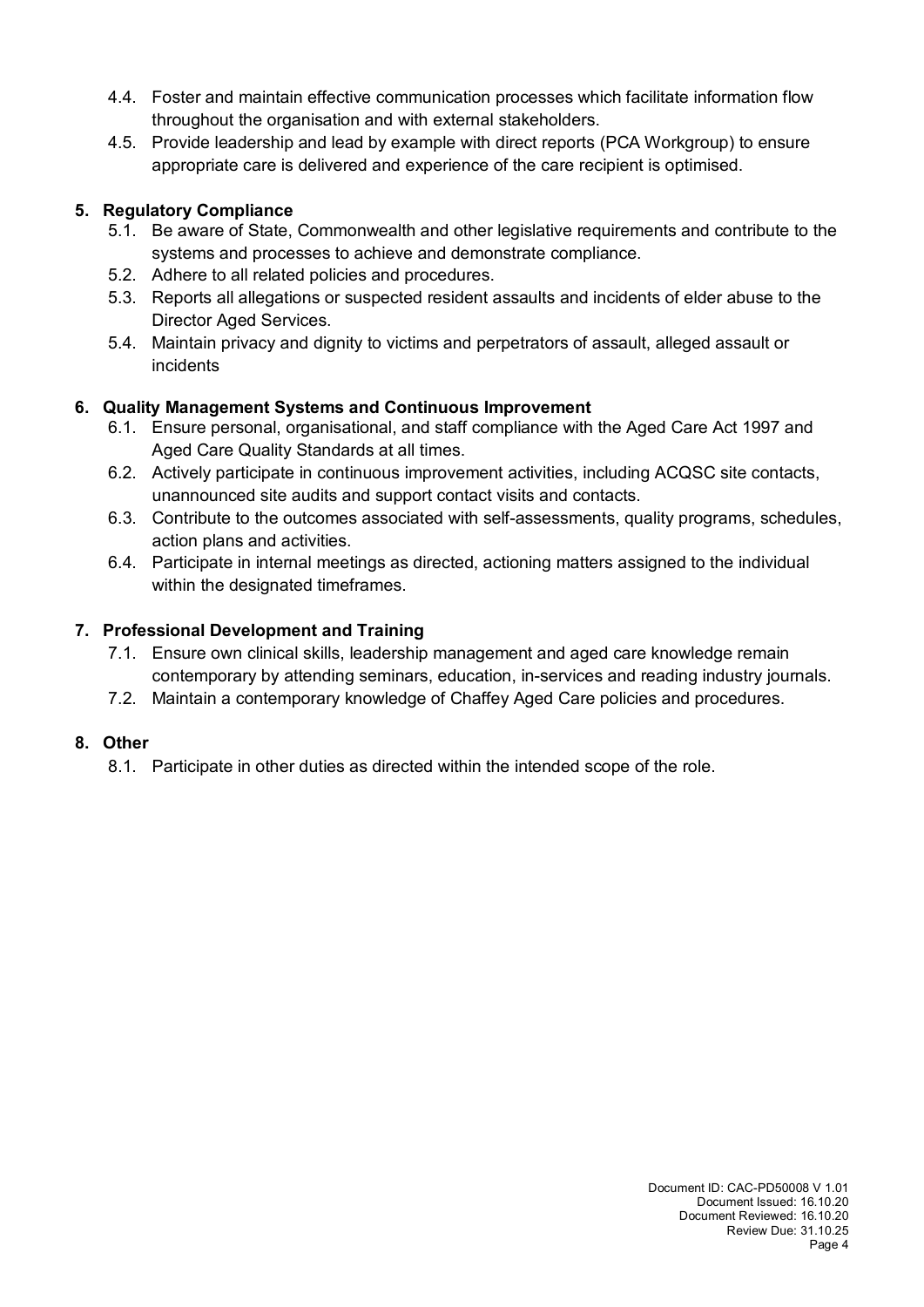# **Attributes Essential for the Role (Technical Skills / Knowledge & Experience)**

- Understanding of best practice, evidence-based care and consumer-directed care
- Proven people and communication skills including relationship building, cooperation, conflict deescalation and resolution, and facilitating open discussions
- Commitment to be a team player in a team environment.
- Be able to respond appropriately to Care Recipients with physical and cognitive disabilities.
- Commitment to ensuring all care services are fulfilled effectively and efficiently.
- Commitment to ensuring accreditation standards are followed.
- To be able to practise within their own ability and qualifications.
- To have the capacity to be an effective role model to other staff.
- Commitment to maintaining current professional knowledge and skills for competency.
- A high degree of reliability and accountability
- Willingness to participate in continuing self-education and development and to foster this in others
- Understanding of the Aged Care Act 1997, Quality of Care Principles 2014, mandatory reporting obligations, the Australian Aged Care Quality and Safety Commission Standards, quality systems and documentation requirements including the Aged Care Funding Instrument.
- Ability to maintain confidentiality and exercise diplomacy.
- Excellent organisational and time management skills
- Excellent written and oral communication skills.

# **Key Selection Criteria**

- 1. Appropriate clinical skills relevant to the aged care environment.
- 2. Demonstrated leadership skills which support the health and wellbeing outcomes of care recipients.
- 3. Demonstrated ability to support an appropriate culture.
- 4. Demonstrated ability to work independently and as part of a team to meet objectives of care recipients.
- 5. Demonstrated ability to work within evidence-based policies and procedures.
- 6. Demonstrated knowledge of the Aged Care Act, mandatory reporting obligations, the Australian Aged Care Quality Standards and Aged Care Funding Instrument.

# **Team Work**

- Contribute to a harmonious workplace and carry out duties cooperatively and respectfully that recognises the role of other team members in the delivery of quality service.
- Actively contribute to the establishment and maintenance of constructive relationships within the team.
- Communicate in a clear, concise and accurate manner, while respecting the opinions and suggestions of others.

# **Occupational Health and Safety**

- Maintain a safe work environment in accordance with organisational Occupational Health and Safety Policies and Procedures
- Participate in mandatory Health and Safety training and education
- Identify and report hazards in the workplace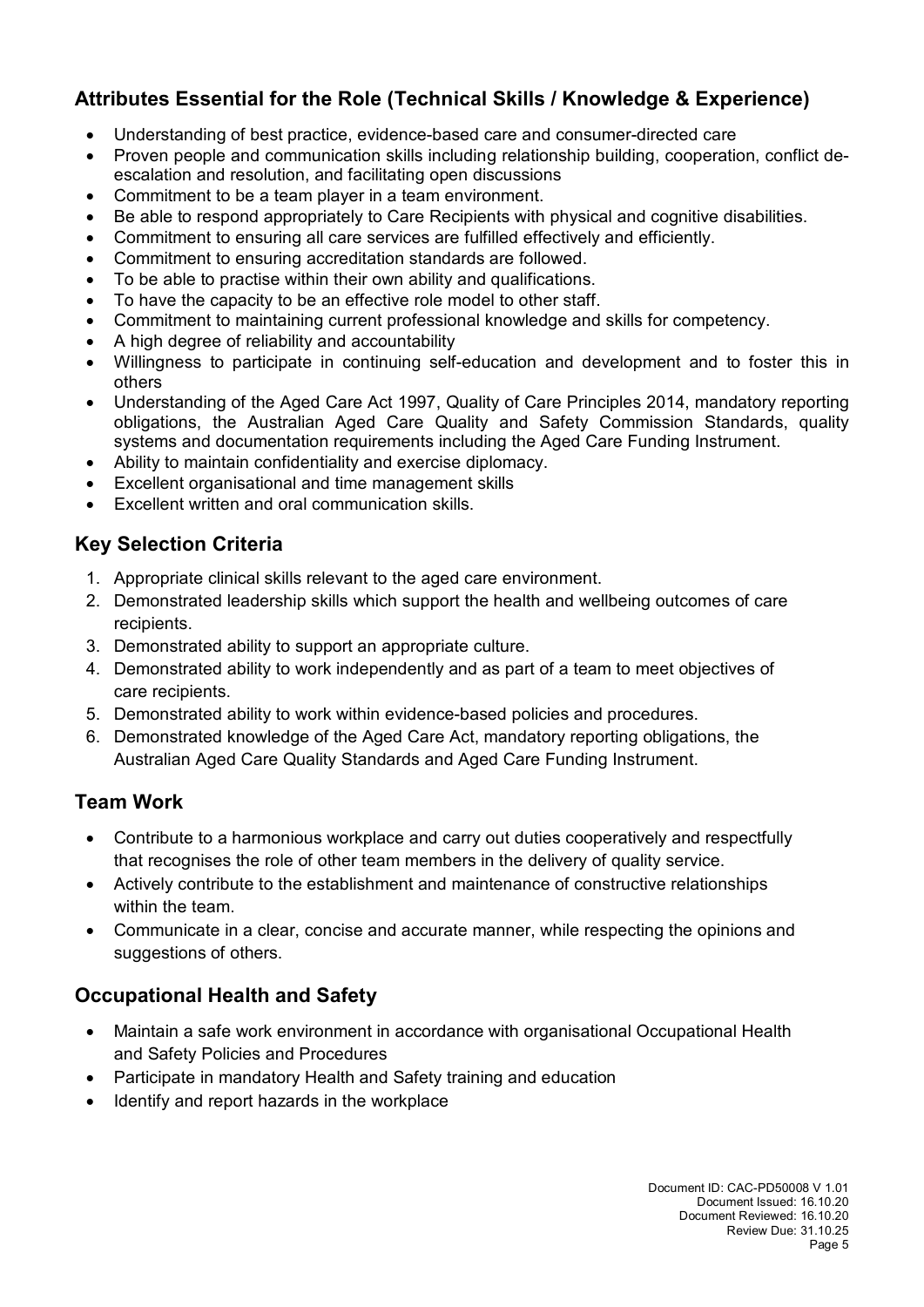#### **Duties of employees:**

- 1. While at work, an employee must
	- a. Take reasonable care for his or her own health and safety; and
	- b. Take reasonable care for the health and safety of persons who might be affected by the employee's acts or omissions at a workplace; and
	- c. Co-operate with his or her employer with respect to any action taken by the employer to comply with a requirement imposed by or under this Act or the regulations.
- 2. While at work, an employee must not intentionally or recklessly interfere with or misuse anything provided at the workplace in the interests of health, safety or welfare." *Reference: OH&S Act 2004 Act No. 107/2004 Part 3, Division 4, Item 25.*

## **Privacy & Confidentiality**

- Comply with legislative requirements consistent with the Privacy Act
- Applying the principles of privacy and confidentiality to all work practices
- Adhering to organisational Privacy of Information Policy and Procedure at all times
- Maintaining a duty of confidentiality to all residents, clients, volunteers and staff
- Ensuring that any "Confidential Information" that becomes known through the course of employment within the organisation is kept confidential including information relating to Chaffey's: business or operational interests; methodology and affairs; financial information; and anything else that is notified as being confidential
- Compliance with legislative requirements and Chaffey Aged Care policies and procedures

## **Qualifications / Registrations / Licences**

- Current Driver's License (essential)
- Satisfactory criminal history check (essential)
- Satisfactory working with children check (beneficial)
- Registered with Australian Health Professional Registration Agency with nil finding or restrictions. (essential)
- Relevant tertiary qualifications in aged care, health or nursing.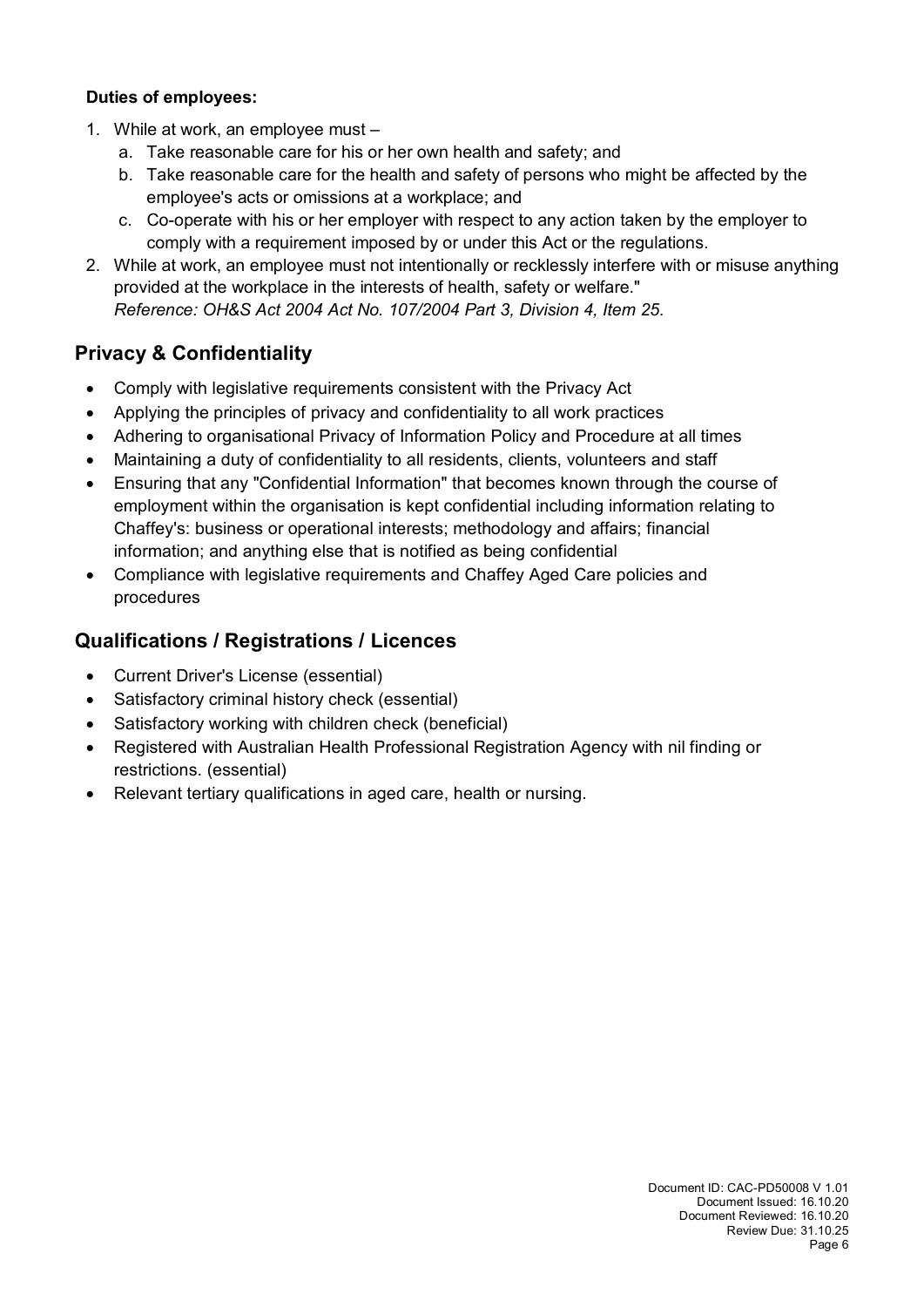# **Key Performance Criteria**

In addition to the performance standards and responsibilities outlined in this Position Description, a comprehensive set of Key Performance Criteria will be used to establish performance and expectations clearly and to review performance as per performance review clause.

The following is the overarching areas of performance with specific measures by which performance will be appraised and evaluated.

| <b>Area of Performance:</b>                     |                                                                                                                                                                                                                                                                                                                                                                                                                                                        |
|-------------------------------------------------|--------------------------------------------------------------------------------------------------------------------------------------------------------------------------------------------------------------------------------------------------------------------------------------------------------------------------------------------------------------------------------------------------------------------------------------------------------|
| <b>Aged Services</b>                            | Actively promotes the Mission Vision and Values of the Organisation<br>٠<br>Delivers appropriate clinical care<br>٠<br>Promotes care recipients choice in all aspects of care<br>٠<br>Ensures regulatory compliance<br>Drives continuous improvement using quality management systems<br>٠<br>Optimises consumers clinical outcomes and the consumer experience<br>٠<br>Ensures completion of professional development and training requirements.<br>٠ |
| <b>Administration</b>                           | Evidence of efficient communication between identified stakeholders.<br>Evidence of current and efficient application of software packages to<br>٠<br>produce documents, minutes, reports, letters, publications and worksheet.<br>Evidence of meeting set deadlines<br>٠<br>Positive feedback from stakeholders concerning interactions and customer<br>٠<br>service.                                                                                 |
| <b>Teamwork</b>                                 | Evidence of harmonious workplace.<br>٠<br>Evidence of cooperation and respect with other staff members.<br>٠                                                                                                                                                                                                                                                                                                                                           |
| <b>Compliance/ Continuous</b><br>Improvement    | Compliance with the organisation's policies and procedures.<br>Evidence of assistance and contribution to the organisations quality<br>п<br>framework and compliance requirements.                                                                                                                                                                                                                                                                     |
| <b>Occupational Health and</b><br><b>Safety</b> | Ability to demonstrate responsibilities in the event of a fire or other<br>٠<br>emergencies.<br>Accurate and timely completion of adverse event documentation, incident<br>п<br>reports and other compliance documents relating to OH&S<br>Accurate and timely hazard alert reports.<br>п<br>Safely operates equipment at all times.                                                                                                                   |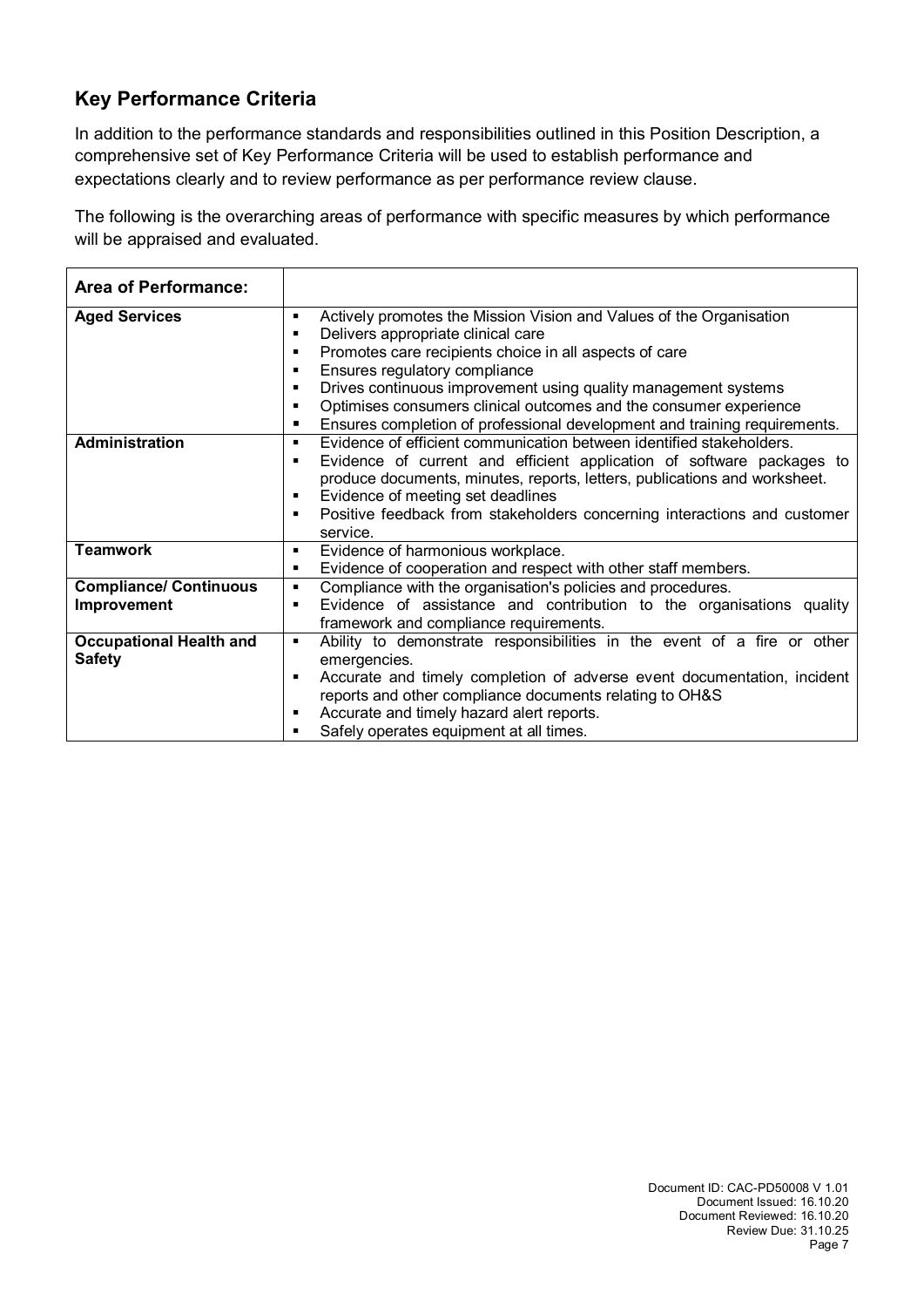# **Performance Appraisal**

The position requires completion of a six (6) month probationary period.

The Endorsed Enrolled Nurse's performance shall be evaluated by the Clinical Operations Manager and Director Aged Services at three months service, six month's service and after 12 months service and thereafter each subsequent 12 months, on termination of service and/or on request.

The organisations' policy outlines that concerns over skill and performance of employees are addressed wherever possible, through a performance appraisal which is not related to the Disciplinary Procedure.

Note: Statements in this position description are intended to reflect, in general, the duties and responsibilities of the position and are not to be interpreted as being all-inclusive.

## **The Spread of Hours and Days of Work**

- Up to 38 hours per week which may be worked across seven days a week.
- The usual hours will be reflective of the roster requirements as advised in the letter of offer/contract of employment.

## **Physical Requirements**

Due to the geographic layout and nature of work, employees will be required to undertake a diversity of tasks, which may require various forms of mobility. The following requirements will be needed to carry out the essential elements of the position as outlined in the position description. As the below list may not be conclusive, it is the responsibility of all staff employed by the organisation to follow all risk control strategies and be responsive to potential hazards when completing duties within this position. The frequency descriptions relate to the following time frames:

Continuous  $= 75\%$  to 100% of the workday Frequent  $= 25\%$  to 75% of the workday Infrequent  $= 0\%$  to 25% of the workday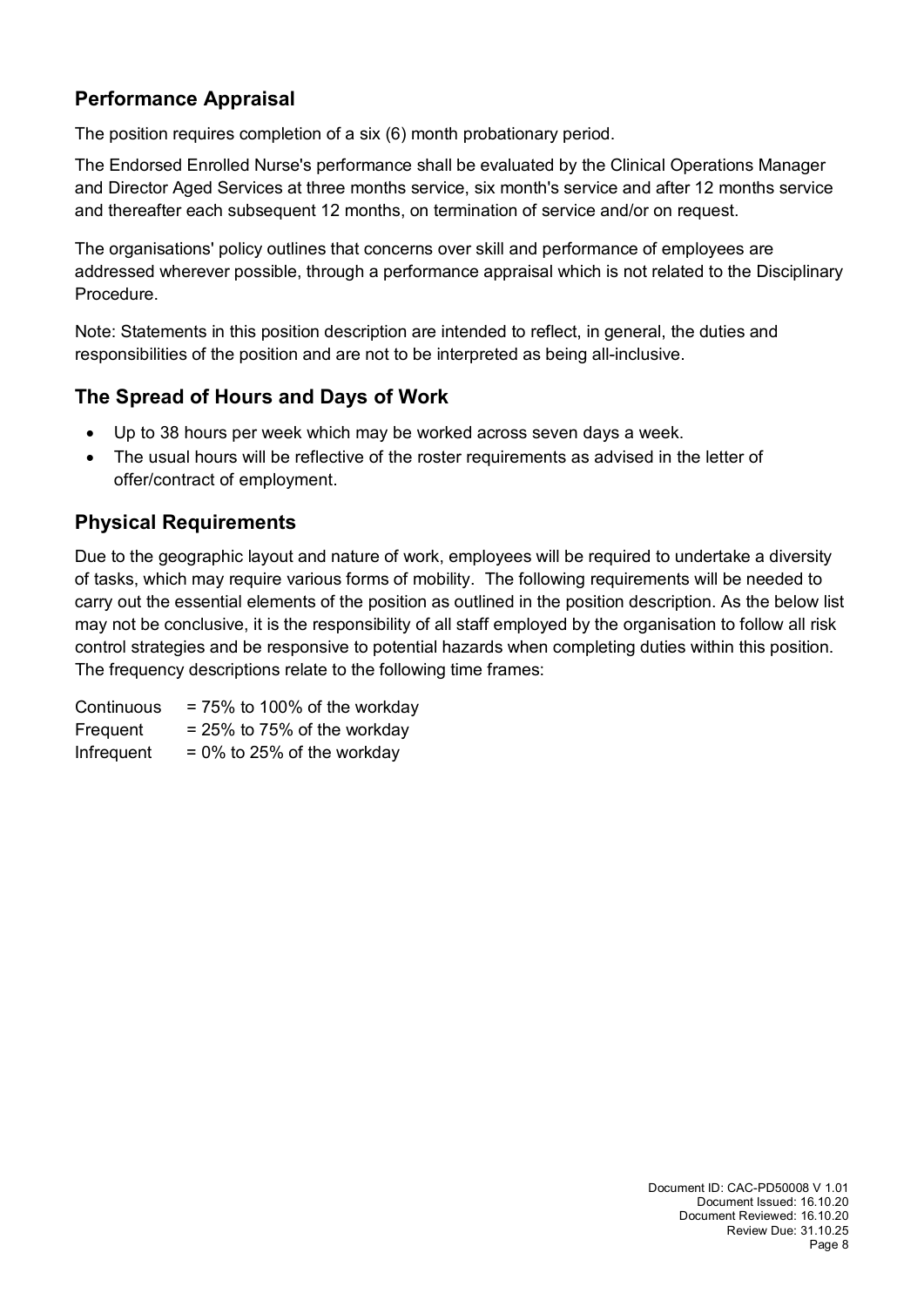| <b>PHYSICAL</b><br><b>DEMAND</b> | <b>FREQUENCY</b> | <b>COMMENTS</b>                                                                                                                                                                                                                                                                                               |  |
|----------------------------------|------------------|---------------------------------------------------------------------------------------------------------------------------------------------------------------------------------------------------------------------------------------------------------------------------------------------------------------|--|
| Standing and<br>Walking          | Frequent         | Standing and walking are minor components of the position. They are<br>required for the delivery of service and movement around the facility. It<br>will require the ability to fully use both legs on a variety of surfaces.                                                                                 |  |
| Sitting                          | Continuous       | Sitting is a major component of the position and is required when carrying<br>out documentation or administration requirements.                                                                                                                                                                               |  |
| Climbing                         | Infrequent       | Climbing is required when ascending or descending stairs or ladders. It<br>will require the ability to utilise both legs and feet and/or hands and arms.<br>Body agility is required.                                                                                                                         |  |
| Balancing                        | Infrequent       | Balancing is required to maintain body equilibrium to prevent falling when<br>walking, standing, crouching and/or lifting whilst carrying out job<br>requirements.                                                                                                                                            |  |
| Lifting and<br>carrying          | Infrequent       | Lifting and carrying is required in the movement of objects around the<br>facility including movement from lower to higher and/or horizontally and/or<br>place to place. It will require the ability to fully use both arms and hands.                                                                        |  |
| Pushing and<br>Pulling           | Infrequent       | Pushing and pulling are required to draw, drag, push or tug<br>objects around the facility including but not limited to trolleys.                                                                                                                                                                             |  |
| Bending and<br>Crouching         | Infrequent       | Bending at waist level whilst carrying out job requirements in the facility.<br>Ability to crouch to floor level when required.                                                                                                                                                                               |  |
| Kneeling                         | Infrequent       | Kneeling can be required whilst carrying out job requirements.                                                                                                                                                                                                                                                |  |
| Reaching and<br>stretching       | Frequent         | Reaching and Stretching is required in carrying out administration duties,<br>and in the movement of objects in the facility.                                                                                                                                                                                 |  |
| Twisting                         | Infrequent       | Twisting may be required in the movement of objects in the facility. The<br>ability to reach in all directions and to twist at the waist is required.                                                                                                                                                         |  |
| Grasping/Finger<br>Movement      | Continuous       | Grasping and finger movement (pinching, picking, typing) is required to<br>holding onto objects and in carrying out administration duties. It will<br>require the ability to do repetitive motions with hands, wrists and fingers.                                                                            |  |
| Handling and<br>Feeling          | Continuous       | Handling and feeling are required in carrying out administration duties,<br>finger dexterity and hand-eye coordination are required, along with full<br>hand and wrist movement, also the ability to perceive attributes of objects<br>or clients by touching with skin, particularly that of the fingertips. |  |
| Talking                          | Continuous       | Required for the delivery of client care and job requirements. An excellent<br>understanding of the English language is required when dealing with<br>residents, relatives, allied health professionals and other facility staff.<br>Also the ability to communicate effectively.                             |  |
| Hearing                          | Continuous       | Required for job requirements. Ability to maintain hearing acuity, with<br>correction, if required, and the ability to hear and understand whispered<br>conversations at a distance of up to 1 metre. Ability to interpret what is<br>being heard.                                                            |  |
| Vision                           | Continuous       | Required for the delivery of client care and job requirements. Ability to<br>maintain 20/40 vision using correction, if required. Ability to see and<br>recognise objects and read documents. Ability to discriminate between<br>colours and to determine depth perception.                                   |  |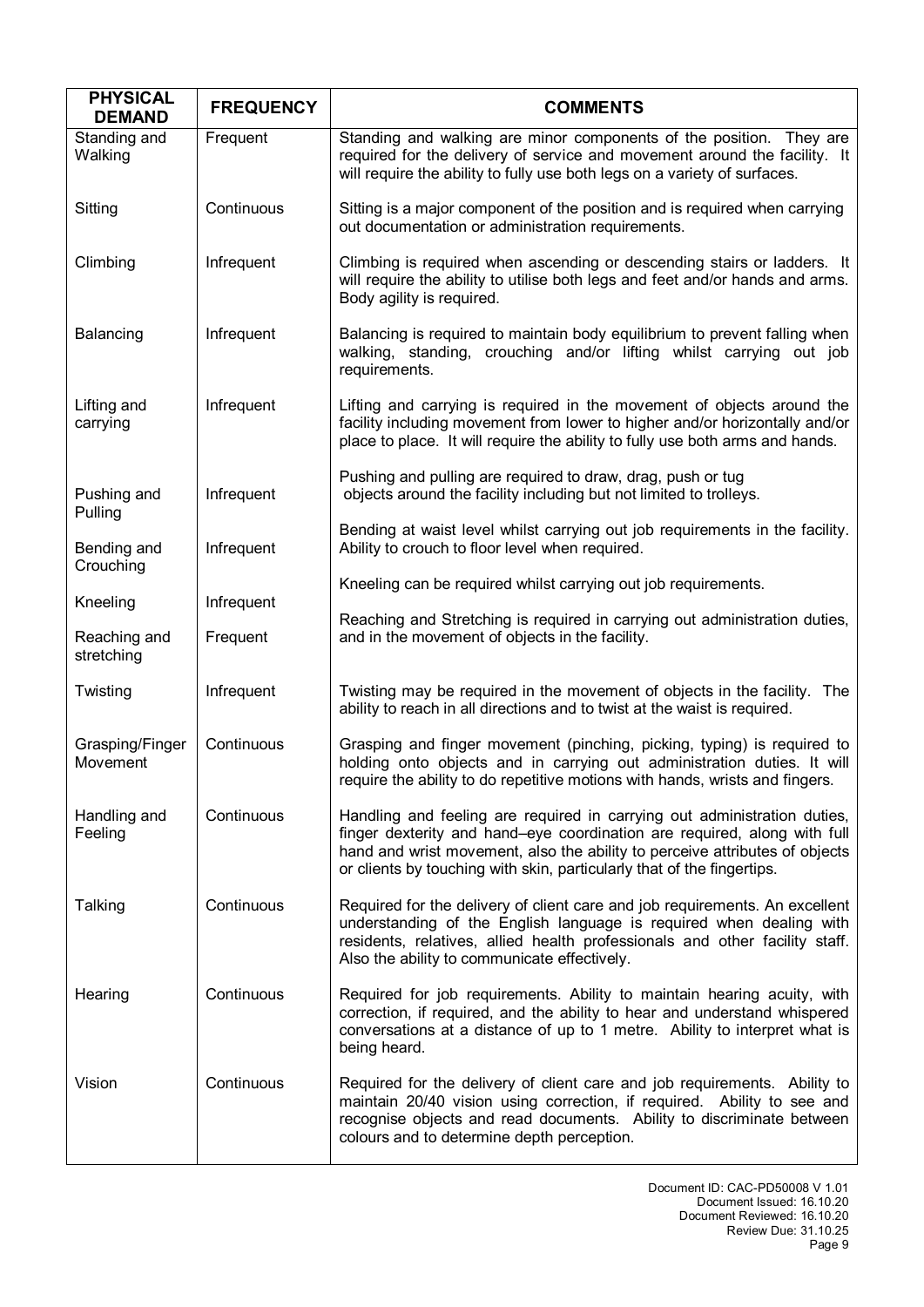| <b>PHYSICAL</b><br><b>DEMAND</b> | <b>FREQUENCY</b> | <b>COMMENTS</b>                                                                                                                                   |
|----------------------------------|------------------|---------------------------------------------------------------------------------------------------------------------------------------------------|
| Smelling                         | Continuous       | Required for job requirements. Ability to distinguish odours and identify<br>hazards.                                                             |
| Repetitive<br>Motions            | Continuous       | Repetitive motions of the wrists, hands or fingers may be required when<br>carrying out administration duties such as, but not limited to typing. |

## **Additional points to note**

This document forms part of the Contract of Employment.

This position may, after due consultation, be revised and amended from time to time to meet organisational and operational requirements.